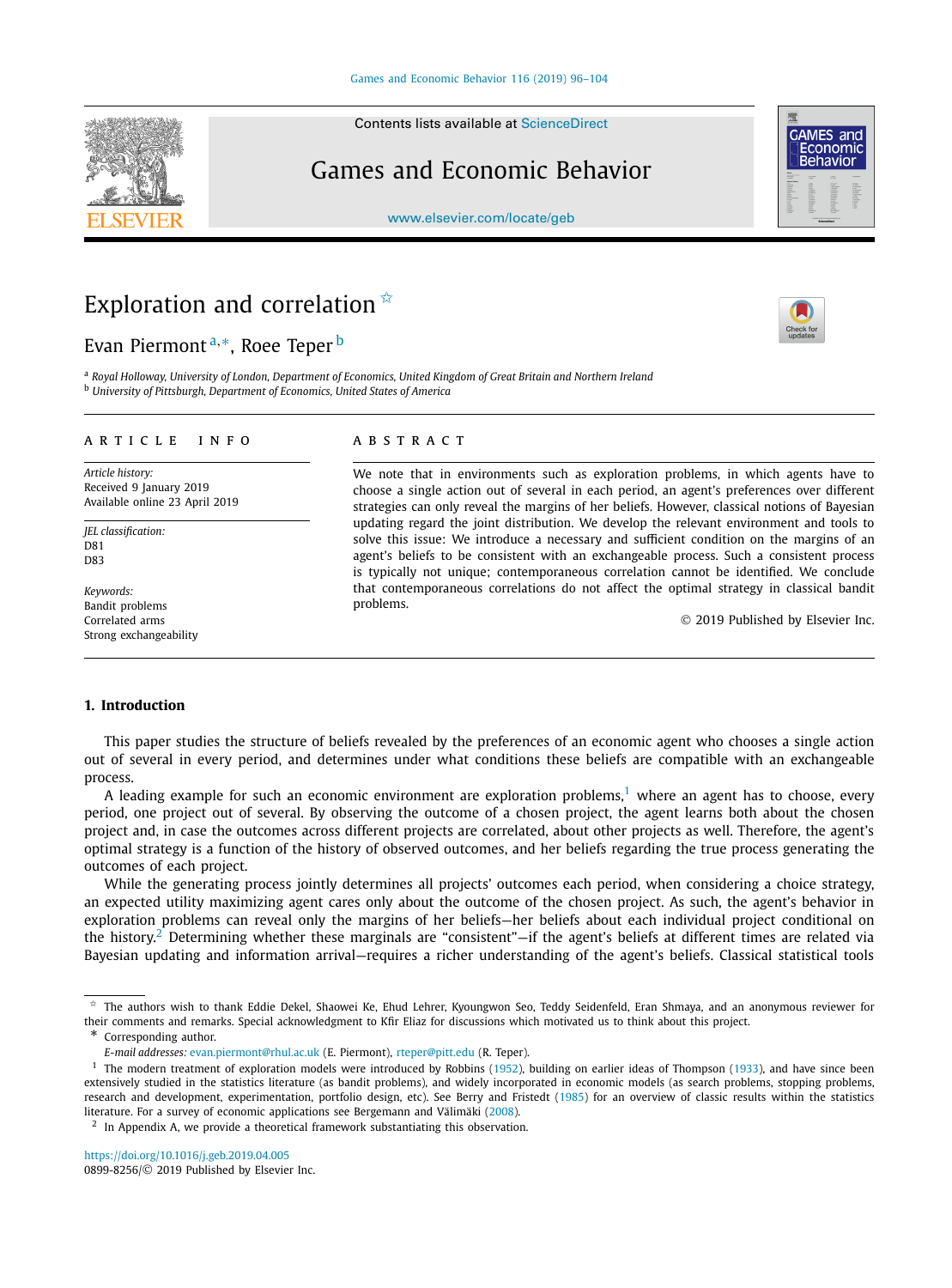<span id="page-1-0"></span>regard the full joint distribution over the projects' outcomes. Hence, without the analysis that follows, an analyst would not be able to determine if the agent in an exploration problem is statistically sophisticated.

By considering the proper environment and developing the relevant tools we answer the following three questions: (i) What restrictions on the marginal beliefs ensure they are consistent with an exchangeable process jointly determining the projects' outcomes? (ii) When the marginals are consistent with an exchangeable process, is such a process unique? and (iii) Can we draw insights from our identification on the theory of exploration problems?

Recall, an exchangeable process is one in which the belief does not depend on the order of information arrival. Exchangeability has long been the cornerstone of the subjectivist, Bayesian paradigm in the context of repeated experimentation,<sup>3</sup> and our interest in exchangeability is tantamount to an assumption that the agent places no special importance to the period in which an outcome was observed. Note, however, that de Finetti's exchangeability condition can not be directly tested in our framework, since the agent does not observe the outcomes of different projects simultaneously. Thus, to answer (i), we provide a condition termed *Across-Marginal Exchangeability* (AM-EXCH), which dictates that the marginal beliefs are invariant to jointly permuting both the order in which projects are chosen and the corresponding outcomes. Across-Marginal Exchangeability is clearly necessary for the agent's beliefs (i.e., the marginal beliefs assessable to the modeler) to coincide with the marginals of an exchangeable process. We here show that it is also sufficient, generalizing de Finetti's representation result to frameworks (such as the exploration environment) in which only marginals can be observed.

The answer to (ii) is more subtle. In the subsequent Section 2, we show that in the finite horizon case, where the agent chooses strategies over *n*-periods, her beliefs are sometimes (but not always) uniquely identified. When considering the infinite horizon, the identification problem is more severe despite the fact that the modeler has access to more data. This is because Across-Marginal Exchangeability imparts more constraints as the horizon is longer, excluding the cases where identification is possible. For infinite exploration problems, the consistent exchangeable model is *never* completely identified. In particular, *contemporaneous correlation* (i.e., the likelihood of an outcome of project *a* in a period given the outcome of project *b* in the *same* period) carries no economic content in such exploration problems. Nevertheless, we can still point to a meaningful representative even under the partial identification: within the class of exchangeable processes consistent with the agent's marginal beliefs there is a unique process for which outcomes are contemporaneously independent.

And so, to answer (iii), the optimal strategy in infinite horizon bandit problems do not depend on contemporaneous correlations if the ex-ante description of the problem is exchangeable. While this is a negative result from the modeler's vantage—the general stochastic process governing beliefs can only be partially identified—it is a boon to the agent: when solving an exploration problem, contemporaneous correlations can be ignored without changing the set of optimal strategies, simplifying her decision problem.

#### **2. Beliefs and the value of strategies**

Consider a standard exploration problem. There is a finite set of consumption outcomes *X*, over which a utility function *u* : *X* →  $\mathbb R$  is defined, and a compact, metrizable set of actions *A*, where each action *a* ∈ *A* can yield any of the outcomes in  $S<sub>α</sub>$  ⊂ *X*. Each period the agent has to choose one (and only one) action, the outcomes of which she observes and derives utility from. A history of length  $n \in \mathbb{N}$  is a sequence of *n* action-outcome pairs,  $h = (a_1, x_1; a_2, x_2; \dots; a_n, x_n)$ , where  $x_i \in \mathbb{N}$  $S_{a_i}$  for every  $i \in n$ . The set of finite histories is denoted by H. Similarly, an infinite history is an infinite sequence of action-outcome pairs,  $(a_1, x_1; a_2, x_2; \dots; a_i, x_i; \dots)$ , where  $x_i \in S_{a_i}$  for every  $i \in \mathbb{N}$ . Future payoffs are discounted by  $\delta \in$  $(0, 1)$ , thus an infinite history  $\hat{h} = (a_1, x_1; a_2, x_2; \cdots)$  is valued according to discounted utility,

$$
U(\hat{h}) = \sum_{i \in \mathbb{N}} \delta^{i-1} u(x_i).
$$

A strategy in this environment is a function,  $\sigma : \mathcal{H} \to \mathcal{A}$ , determining which action to take following every possible finite history. Since the outcome of a given action is uncertain, the agent's beliefs determine which action she prefers to take following every history, and in sum, her optimal strategy. Towards formalizing this, let  $S_A \equiv \prod_{a \in A} S_a$ , and  $S \equiv$ to take following every history, and in sum, her optimal strategy. Towards formalizing this, let  $S_A \equiv \prod_{a \in A} S_a$ , and  $S \equiv \prod_{n \ge 1} S_A$  (when considering a finite horizon problem, S refers to the *n*-fold product of  $S_A$ ) state-space; a state determines the realization of each action in each period. The uncertainty over the state space, that is the agent's beliefs over what is the state generating the actions' outcomes, is typically captured in applications through a probability  $\zeta \in \Delta(\mathcal{S})$ .

Given such a belief, *ζ* , every strategy, *σ* , induces a unique countably additive probability **P***σ* over the set of infinite histories.<sup>4</sup> The agent values a strategy according to its expected utility with respect to the probability it induces over infinite histories. That is,

$$
V(\sigma) = \mathbf{E}_{\sigma} \left( U(\hat{h}) \right), \tag{1}
$$

<sup>&</sup>lt;sup>3</sup> See for example de Finetti [\(1972\)](#page-7-0); Persi [\(1977\)](#page-7-0); Schervish [\(2012\)](#page-8-0).

<sup>4</sup> Endowed with the Borel sigma-algebra generated by all finite histories. We identify each finite history with the set of infinite histories that extend it.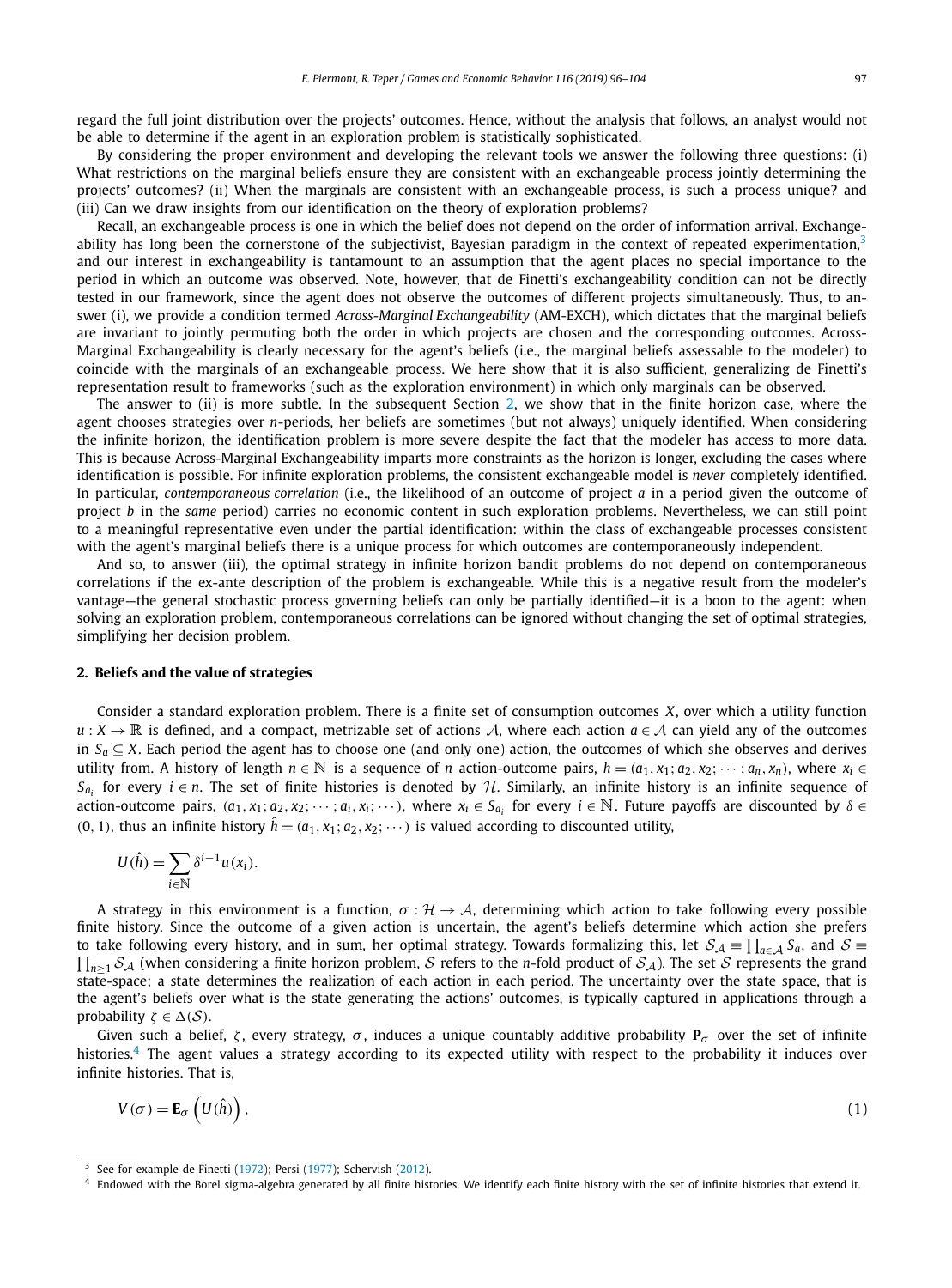<span id="page-2-0"></span>

**Fig. 1.** Figure 1A:J shows the joint distribution for Example 1.A and 1B:J shows the joint distribution for Example [1.B.](#page-3-0)

where  $\mathbf{E}_{\sigma}$  denotes the expectation operator with respect to  $\mathbf{P}_{\sigma}$ . The agent's optimal strategy, if such exists, is the one maximizing *V (*·*)*.

**Remark 1.** Denote by  $\mu_{h,a}(x)$  the *ζ*-probability, that conditional on an *n*-period history *h*, action *a* yields outcome *x* in period  $n + 1$ . Given two agents  $(U, \zeta)$  and  $(U, \zeta')$  such that  $\{\mu_{h,a}\}_{h \in H, a \in A} = \{\mu'_{h,a}\}_{h \in H, a \in A}$  then  $V = V'$ : the agents rank strategies identically.

In other words, while the probability *ζ* completely specifies the underlying uncertainty over the joint realization of all actions following every history, the agent's valuations are determined entirely by the margins of this process:  $\{\mu_{h,a}\}_{h\in\mathcal{H},a\in\mathcal{A}}$ . To obtain Remark 1, notice that for a finite history,  $h \in H$ , and an action,  $a \in A$ ,  $P_\sigma(h; a, x)$  is defined by

$$
\mathbf{P}_{\sigma}(h; a, x) = \mathbf{P}_{\sigma}(h)\mu_{h, a}(x) \tag{2}
$$

if *σ*(*h*) = *a* and *x* ∈ *S<sub><i>a*</sub>. Otherwise, the probability is 0. By standard arguments **P**<sub>*σ*</sub> is uniquely determined by its measure of finite histories. By examining (2) it is clear that  $P_\sigma$ , and therefore  $E_\sigma$ , depends only on  $\{\mu_{h,a}\}_{h\in\mathcal{H},a\in\mathcal{A}}$ .

Remark 1 indicates that an analyst with access to data regarding choice or preference over strategies in an exploration problem—no matter how detailed—can never identify more than the marginals of the agent's beliefs. The remainder of this paper explores the limits of inference that can be made when the marginals, but nothing more, are identified. Of course, Remark 1 does not ensure that  $\{\mu_{h,a}\}_{h\in\mathcal{H},a\in\mathcal{A}}$  are themselves identifiable from any type of observable data. This latter question is formally answered in the affirmative in the supplemental appendix—we conduct a decision theoretic exercise, construct the set of exploration strategies, and provide the axioms allowing us to determine whether the agent is indeed a discounted subjective expected utility maximizer, as in Eq. [\(1\)](#page-1-0). We uniquely identify the marginals,  $\{\mu_{h,a}\}_{h\in\mathcal{H},a\in\mathcal{A}}$  (and the utility parameters, *u* and *δ*).

**Example 1.A.** Consider a two-period problem where in each period the agent has to choose between two projects, *a* and *b*, each of which can either succeed or fail:  $S_a = \{s_a, f_a\}$  and  $S_b = \{s_b, f_b\}$ . The agent believes that each project will have exactly one success, equally likely to be in either period, and, moreover, believes the two projects will succeed and fail jointly.<sup>5</sup>

The corresponding process  $\zeta \in \Delta(\mathcal{S})$  is given by the table in Fig. 1(1A:J); a row corresponds to a joint outcome of the two projects in period  $n = 1$ , and a column to a joint outcome of the two projects in period  $n = 2$ . By Remark 1, we assume the modeler cannot observe  $\zeta$  itself but instead the marginals,

$$
\mu_{\emptyset}(h_x) = \frac{1}{2} \qquad \mu_{(x, h_x)}(g_y) = 1 \qquad \mu_{(x, h_x)}(h_y) = 0. \qquad (1A:M)
$$

Where  $x, y \in \{a, b\}$  and  $h, g \in \{s, f\}$  with  $h \neq g$ .

Assume further that the per-period utility associated with each outcome is  $u(s_0) = 9$ ,  $u(f_0) = -9$ ,  $u(s_0) = 18$ , and  $u(f_0) =$ −18. The agent is an expected utility maximizer, and her total utility is the sum across the two periods. Given these restrictions on preferences, (1A:M) determines the agent's valuation of strategies. Indeed, for x, y,  $z \in \{a, b\}$ , let  $(x, (y, z))$ denote the strategy in which the agent takes action *x* in the first period, and *y* conditional on *x*'s success and *z* on *x*'s failure. The agent's valuations for strategies are given as follows:  $V(x, (y, z)) = 0$  if  $y = z$ , and

$$
V(a, (a, b)) = V(b, (a, b)) = \frac{9}{2}
$$
  
\n
$$
V(a, (b, a)) = V(b, (b, a)) = -\frac{9}{2}.
$$
\n(1A: P)

<sup>5</sup> Examples 1.A and [1.B](#page-3-0) would have similar implications if we considered a somewhat less extreme point of view in terms of the probabilities. For instance, the same conclusions would have been reached had we considered projects yielding *s* or *f* in the first period with equal probability, while in the second period, a project that was a success in the first period also yields *s* in the second period with probability  $\frac{4}{9}$ , and given a failure in the first period, a project yields *s* in the second with probability  $\frac{5}{9}$ . Such negative auto-correlated processes are the typical representative of exchangeability in finite horizon models, and have been used extensively in the finance literature (see for example Poterba and Summers [\(1988\)](#page-8-0); Berk and Green [\(2004\)](#page-7-0) and references therein).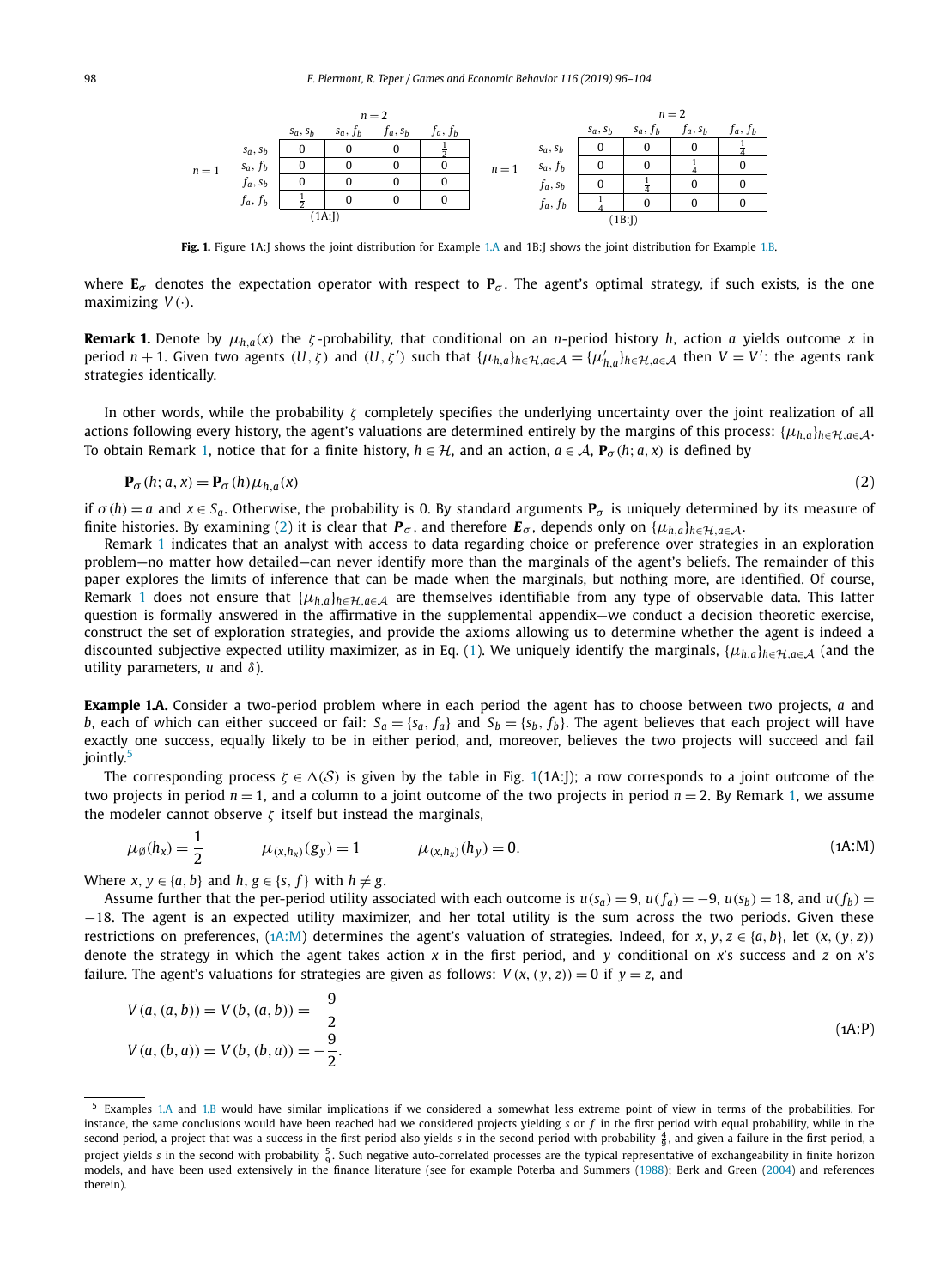<span id="page-3-0"></span>

**Fig. 2.** Two alternative joint distributions discussed in Example 2.

The exchangeable belief, *ζ* as defined by Fig. [1\(](#page-2-0)1A:J), is in fact uniquely determined by the marginal beliefs. Although we do not assume that *ζ* is observed, it is identified by the agent's preferences over strategies. In particular, we can identify that the agent believes the two projects are perfectly correlated.

**Example 1.B.** If, instead, the agent believed each project will have exactly one success, equally likely to be in either period (as above), but unlike the previous example believed that the projects were independent of each other, she would entertain the joint distribution given by Fig. [1\(](#page-2-0)1B:J), the marginals of which are,

$$
\mu_{\emptyset}(h_x) = \frac{1}{2} \qquad \mu_{(x, h_x)}(g_x) = 1 \qquad \mu_{(x, h_x)}(h_x) = 0
$$
\n
$$
\mu_{(x, h_x)}(g_y) = \frac{1}{2} \qquad \mu_{(x, h_x)}(h_y) = \frac{1}{2}.
$$
\n(1B:M)

Where  $x, y \in \{a, b\}$  with  $x \neq y$  and  $h, g \in \{s, f\}$  with  $h \neq g$ . This of course has a corresponding change in the agent's valuations:  $V(x, (y, z)) = 0$  if  $y = z$ , and

$$
V(a, (a, b)) = -\frac{9}{2}V(b, (a, b)) = 9
$$
  
\n
$$
V(a, (b, a)) = \frac{9}{2}V(b, (b, a)) = -9.
$$
\n(1B:P)

While the above example shows that the correlation between projects can potentially affect (or, be recovered from) the agent's preferences—or equivalently her marginal beliefs—it is not typical. The inherent observability constraint in the standard framework of experimentation generally bears a cost; the exchangeable process with which our observables are consistent is often non-unique.

**Example 2.** Let the actions and outcomes be the same as Example [1.A.](#page-2-0) The agent considers two equally probable possibilities: in the first both projects have a  $\frac{1}{4}$  likelihood of succeeding in both periods (i.e., i.i.d. over time, with probability  $\frac{1}{4}$ ) and in the second the likelihood of success is  $\frac{3}{4}$ . Consider the two joint distributions in Fig. 2. The left panel is the joint distribution when the agent believes the two projects intra-period successes and failures are perfectly correlated, whereas the right is when they are perfectly independent.

Under the case of perfect correlation, the outcome of project *a* in period 0 perfectly identifies what would have happened had project *b* been chosen instead. At first glance, this information seems valuable for the agent's exploration problem, however, both joint distributions impart the exact same restrictions on marginal beliefs:

$$
\mu_{\emptyset}(h_x) = \frac{1}{2} \qquad \mu_{(x, h_x)}(g_x) = \frac{3}{16} \qquad \mu_{(x, h_x)}(h_x) = \frac{5}{16} \qquad (2:M)
$$

Where  $x, y \in \{a, b\}$  and  $h, g \in \{s, f\}$  with  $h \neq g$ . Therefore, the agent's valuation of all strategies, and in particular her optimal strategy, is unaffected by the correlation between the two actions.

In Example [1](#page-2-0) the agent's preferences over strategies perfectly revealed her perceived *contemporaneous* correlation between the two projects. In Example 2, we can infer nothing about how the agent perceives the contemporaneous correlation. The latter proves to be the rule. In the sequel, we show that in the infinite horizon problem, beliefs can *never* be fully identified. Fortunately, the obstruction can be precisely delineated; contemporaneous correlations stand as the only obstacle thwarting the identification of the agent's joint beliefs.

#### **3. The statistical framework**

In order for a modeler to understand the DM's updating process, and whether it follows Bayes rule, we need to construct her beliefs regarding not only each action individually but also her beliefs regarding the possibly joint outcomes across all actions (in particular, the correlation between actions). As we will see, in the generic case we have insufficient data to uniquely identify a (subjective) joint distribution. We will still, however, be able to identify a representative with unique properties.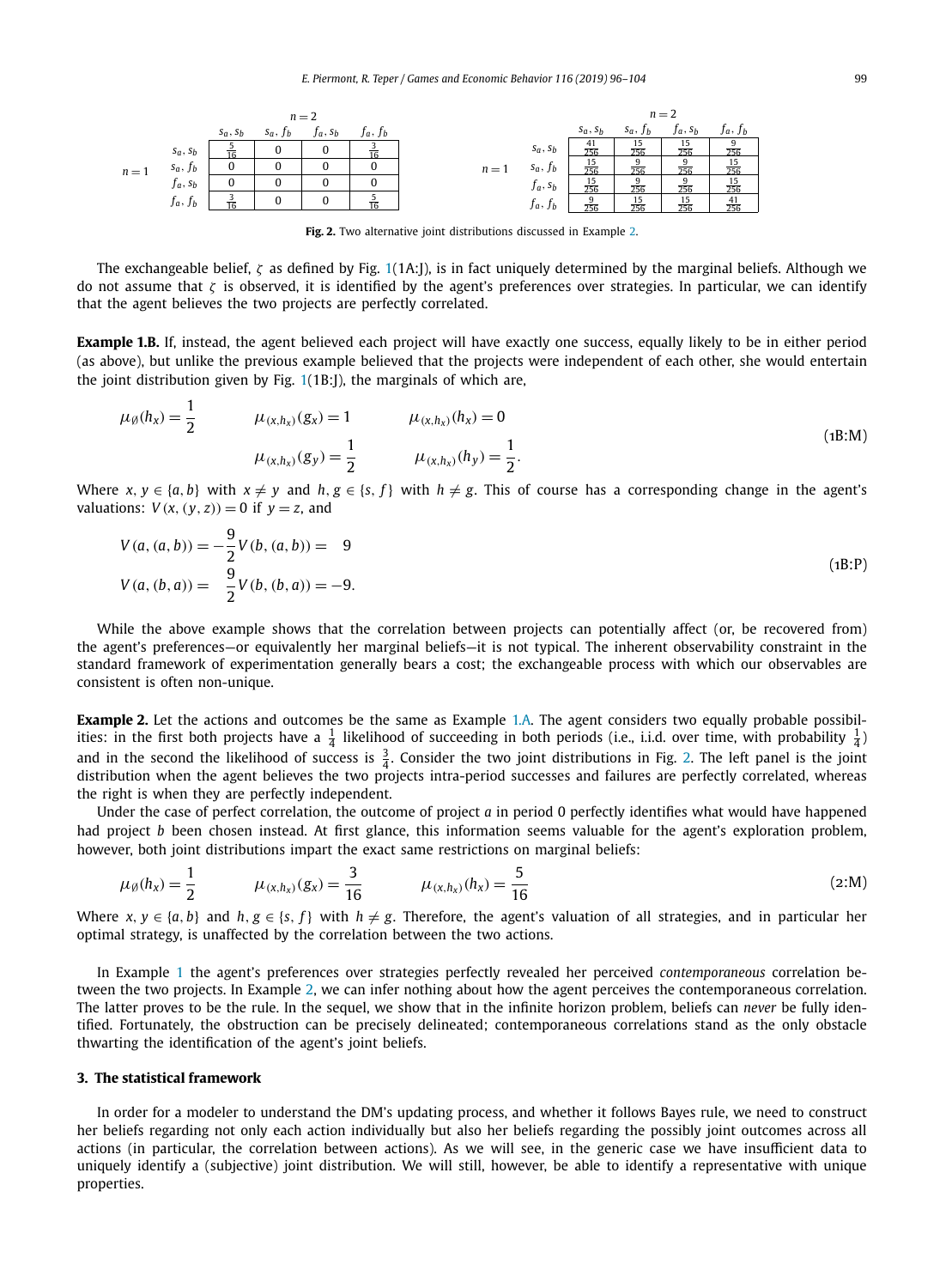**Observable Processes.** Consider the family  $T$  of all sequences of individual experiments (i.e., individual actions), where different experiments can be taken in the different periods. Let  $\mathbf{T} = (T_1, T_2, ...)$  where  $T_i \in \{S_a : a \in \mathcal{A}\}\)$  for every  $i \geq 1$ ; so, each  $T_i$  corresponds to taking an action, say *a*, and expecting one of its outcomes,  $S_a$ . (Like before  $S_a$  corresponds to the set of possible outcomes.) T is then the collection of all such **T**'s. For each **T** =  $(S_{a_1}, S_{a_2}, ...)$  let  $\zeta_T \in \Delta^B(T)$  be a process over **T**; a distribution over all possible outcomes when taking action  $a_1$ , followed by  $a_2$ , followed by  $a_3$ , etc.<sup>6</sup> For a given history of action-outcomes pairs,  $h \in (a_1, x_1... a_n, x_n)$ , we say  $h \in \mathbf{T} = (T_1,..., T_n, T_{n+1}, ...)$  whenever  $S_{a_i} = T_i$  for  $1 \le i \le n$  (and maintaining the above assumption that  $x_i \in S_{a_i}$ ). In a slight abuse of notation, we can identify each  $h = (a_1, x_1 \ldots a_n, x_n) \in \mathbf{T}$ with the event in **T** such that first *n* outcomes are  $(x_1...x_n)$ , so as to make sense of  $\zeta_{\text{T}}(h)$  and  $\zeta_{\text{T}}(\cdot|h)$ . Lastly, for a sequence of experiments  $T = (T_1, ..., T_n, T_{n+1}, ...)$  and a permutation  $\pi : \{1, ..., n\} \to \{1, ..., n\}$ , denote  $\pi T = (T_{\pi(1)}, ..., T_{\pi(n)}, T_{n+1}, ...)$ .

A **Subjective Expected Experimentation (SEE) belief structure** is a family of processes  $\{\zeta_T\}_{T\in\mathcal{T}}$ , such that for any  $T, T'\in\mathcal{T}$ and  $h \in H$  if  $h \in T$  and  $h \in T'$ , then  $\zeta_T(h) = \zeta_T(h)$ . This condition imposes that the probability of outcomes today do not depend on which experiments are to be conducted in the future.

Remark [1](#page-2-0) in the previous section shows that the DM's belief over  $S$ ,  $\zeta$ , is identified only up to the marginal beliefs,  $\{\mu_{h,a}\}_{h\in\mathcal{H},a\in\mathcal{A}}$  (and this identification is tight, as shown in the appendix). Each such family of marginals uniquely determines an SEE belief structure in the obvious manner. Given  $\{\mu_{h,a}\}_{h\in\mathcal{H},a\in\mathcal{A}}$  and a sequence  $\mathbf{T}=(S_{a_1},S_{a_2},...),\zeta_{\mathbf{T}}$  is the unique (countably additive) process satisfying

$$
\zeta_{\mathbf{T}}(h) = \mu_{\emptyset, a_1}(x_1) \cdot \mu_{(a_1, x_1), a_2}(x_2) \cdots \mu_{(a_1, x_1, \ldots, a_{n-1}, x_{n-1}), a_n}(x_n)
$$

for all *<sup>h</sup>* ∈ H. In fact, SEE belief structures are exactly the set of processes that can be constructed from <sup>a</sup> family of marginal beliefs,  $\{\mu_{h,a}\}_{h \in \mathcal{H}, a \in \mathcal{A}}$ .

**Exchangeable Processes and Consistency.** Recall,  $S_A \equiv \prod_{a \in A} S_a$ , and  $S \equiv \prod_{n \ge 0} S_A$ . S represents the grand state-space; a state-space state-space; a state determines the realization of each action in each period.

Now, we say that an SEE belief structure { $\zeta$ **T**} $T ∈ T$  is **consistent** with  $\zeta ∈ Δ^{\mathcal{B}}(S)$  if  $\zeta$  |**T** (that is, the marginal of  $\zeta$  to **T**) coincides with  $\zeta_T$ , for every **T** ∈ T. In such a case the processes  $\zeta$ , which we cannot observe, explains all our data.

Because it forms the basis subjective Bayesianism and for the statistical literature on exploration problems, we will pay particular attention to the class of *exchangeable* processes.

**Definition.** Let  $\Omega$  be a probability space and  $\hat{\Omega} = \prod_{n\geq 1}\Omega$ . The process  $\zeta\in \Delta^\mathcal{B}(\hat{\Omega})$  is **exchangeable** if for any finite permutation  $\pi : \mathbb{N} \to \mathbb{N}$  and event  $E = \prod_{n \in \mathbb{N}} E_n$ , we have

$$
\zeta(E) = \zeta(\prod_{n \in \mathbb{N}} E_{\pi(n)}).
$$
 (3)

From the economic vantage, a DM who understands there to be an exchangeable process governing the outcome of actions would be considered Bayesian. A DM with exchangeable beliefs (acts as if she) entertains a prior on the data generating parameter and updates her beliefs following every observation. This interpretation is due to the fundamental results of de Finetti [\(1931,](#page-7-0) [1937\)](#page-7-0) and later extensions of Hewitt and Savage [\(1955\)](#page-7-0).

**Remark 2** *(de Finetti).* The process  $\zeta \in \Delta^B(\hat{\Omega})$  is exchangeable if and only if there exists a probability measure  $\theta$  over  $\Delta^B(\Omega)$ , such that

$$
\zeta(E) = \int_{\Delta^B(\Omega)} \hat{D}(E) d\theta(D),\tag{4}
$$

where for any  $D \in \Delta^{\mathcal{B}}(\Omega)$ ,  $\hat{D}$  is the corresponding product measure over  $\hat{\Omega}$ . Moreover,  $\theta$  is unique.

We would like to understand under what circumstances an SEE belief structure is a result of Bayesian updating. If we could infer from preferences the beliefs over the joint realizations of all actions, that is  $\prod_{a \in A} S_a$ , then our questions would boil down to verifying whether this process satisfies exchangeability. However, we can only infer the beliefs over each action separately, and thus, our task remains. We need to find a condition on the family of *ζ***<sup>T</sup>** 's that determines whether it follows Bayes rule.

**Definition.** An SEE belief structure  $\{\zeta_T\}_{T \in \mathcal{T}}$  is **Across-Marginal Exchangeability** (AM-EXCH) if

$$
\zeta_{\mathbf{T}}(h) = \zeta_{\pi \mathbf{T}}(\pi h)
$$

for every  $T \in \mathcal{T}$ ,  $h \in T$  and a finite permutation  $\pi : \mathbb{N} \to \mathbb{N}$ .

<sup>&</sup>lt;sup>6</sup> For any metric space *M*, denote  $\Delta^{B}(M)$  as the set of Borel probability distributions over *M*, endowed with the weak\*-topology.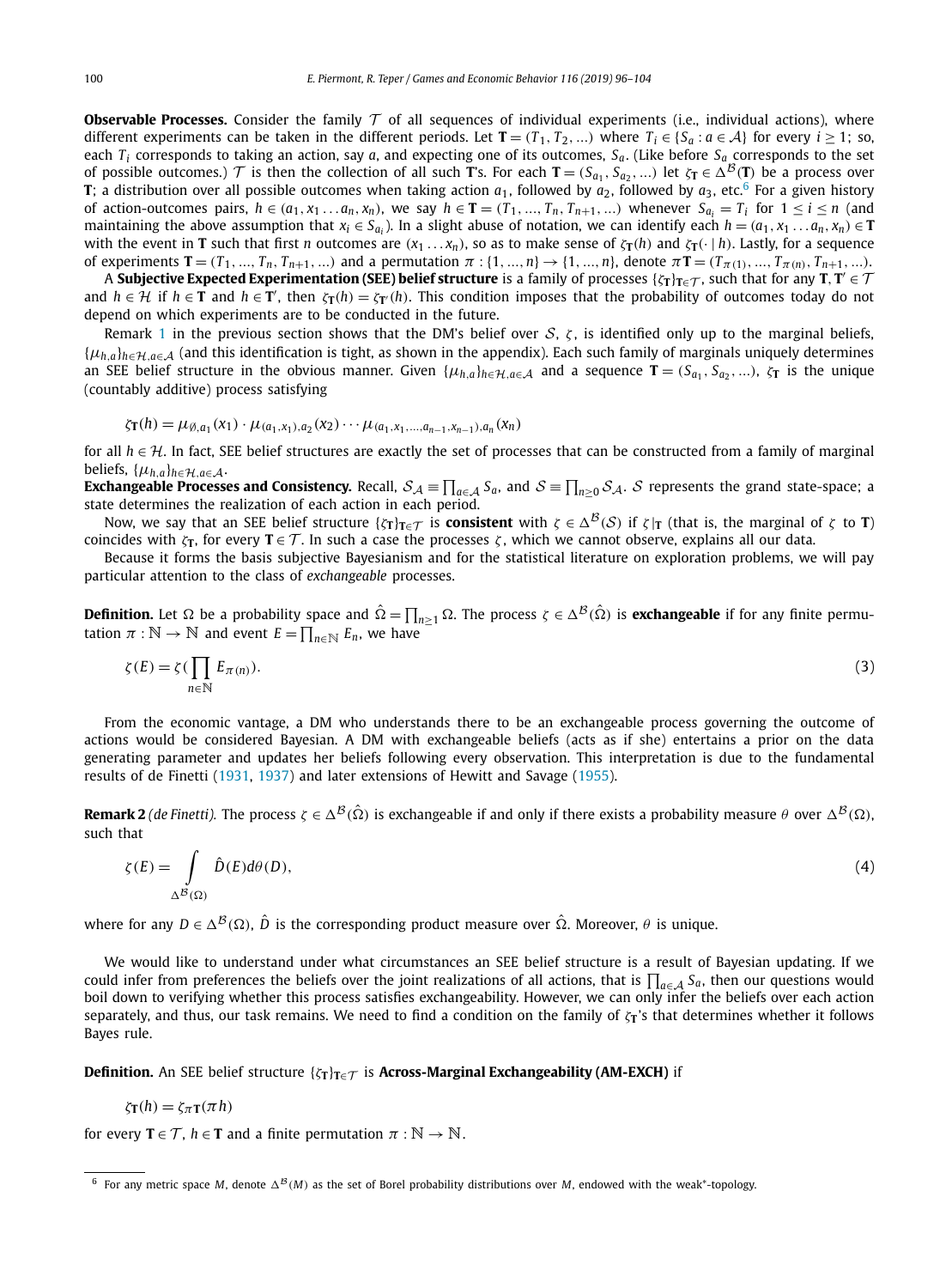<span id="page-5-0"></span>Intuitively, AM-EXCH requires that if we consider a different order of experiments, then the probability of outcomes (in the appropriate order) does not change. The next theorem states that Across-Marginal Exchangeability is a necessary and sufficient condition for an SEE belief structure to be consistent with Bayesian updating of some belief over the *joint* realizations of all actions.

**Theorem 1.** An SEE belief structure  $\{\zeta_T\}_{T \in \mathcal{T}}$  satisfies AM-EXCH if and only if it is consistent with an exchangeable process  $\zeta \in \Delta^{\mathcal{B}}(\mathcal{S})$ .

Theorem 1 is stated without proof. Necessity is trivial and sufficiency will be a straightforward application of Theorem 2. Although the theorem as stated concerns only infinite-horizon processes, AM-EXCH is also a necessary and sufficient condition for an finite horizon process to be consistent with some exchangeable process, provided there exists some consistent joint distribution.<sup>7</sup>

#### **4. Strong exchangeability**

In this section we introduce a strengthening of exchangeability, aptly called *strong exchangeability*, that corresponds to the maximal preservation of symmetry implied by AM-EXCH. Strongly exchangeable process are those under which each dimension can be permuted independently. It will turn out, in the infinite horizon, strongly exchangeable processes can be characterized as those in which stochastic independence is preserved both inter-temporally (as in vanilla exchangeability) and *contemporaneously*. <sup>8</sup> Putting these results together: if a modeler can only observe the marginals of a DM's beliefs, and those marginals are consistent with any exchangeable process (i.e., satisfy AM-EXCH), then the modeler identify nothing about the DM's perceived correlation between projects.

**Definition.** A process  $\zeta \in \Delta^{\mathcal{B}}(\mathcal{S})$  is **strongly exchangeable** if for any set of finite permutations  $\{\pi_a : \mathbb{N} \to \mathbb{N}\}_{a \in \mathcal{A}}$  and event  $E = \prod_{n \in \mathbb{N}} \prod_{a \in \mathcal{A}} E_{n,a}$ , we have

$$
\zeta(E) = \zeta \left( \prod_{n \in \mathbb{N}} \prod_{a \in \mathcal{A}} E_{\pi_a(n),a} \right). \tag{5}
$$

Setting  $\pi_a = \pi_b$  for all  $a, b \in A$ , delivers the definition of exchangeability. Following the intuition above, it should come as no surprise that under AM-EXCH, strong exchangeability can never be ruled out. In other words, there is no SEE belief structure—therefore no preference over exploration problems—that distinguishes exchangeability from strong exchangeability. Strongly exchangeable processes are especially relevant with respect to the current focus because they act as representative members to the equivalence classes of exchangeable processes consistent with the same SEE belief structure.

**Theorem 2.** An SEE belief structure  $\{\zeta_T\}_{T \in \mathcal{T}}$  satisfies AM-EXCH if and only if it is consistent with a strongly exchangeable process. *Furthermore, such a strongly exchangeable process is unique.*

#### **Proof.** In Section [6.](#page-6-0)

While there are obvious conceptual similarities, Theorem 2 (and by proxy, Theorem 1) do not straightforwardly follow from the extant results regarding exchangeability. Because only the marginals of the DM's beliefs are observable, the standard definitions of symmetry (or other characterizations of exchangeability) cannot be directly applied. The proof of Theorem 2 explicitly constructs a consistent, strongly exchangeable process.

Briefly: consider an event,  $E \subset S$  for which  $E_n = S_A$  for all sufficiently large *n*—*E* only places restrictions on the observations for a finite number of periods. The set of all such events generate the relevant  $\sigma$ -algebra over S, and so determining the value of a process on all such events uniquely determines the process. For any such event, *E*, we can permute *E* in each dimension to construct another event  $\hat{E}$ , for which at most one action is restricted at any given time (that is  ${a \in \mathcal{A} \mid \hat{E}_{n,a} \neq \mathcal{S}_a}$  has at most one element for each *n*). Since only one action is restricted per period, the probability of  $\hat{E}$  can be identified by the SEE belief structure, and, under the assumption of strong exchangeability, we know this also determines the probability of *E*. The proof shows this process is well defined.

Just as infinite horizon exchangeable processes can be characterized as being a mixture of i.i.d. distributions, infinite horizon strongly exchangeable are exactly mixtures of distributions that are both inter-temporally i.i.d. and lack any correlation between different projects within the same period.

<sup>7</sup> The proof in the finite horizon case is quite intuitive. Let *η* be a consistent joint distribution. For each event *E* let *E*  denote the union of *π E* for all n! permutations  $\pi : n \to n$ , where n is the number of periods. Construct  $\zeta$  as follows:  $\zeta(E) = \frac{\eta(E^*)}{n!}$ . The process  $\zeta$  is well defined and it is clearly exchangeable. Moreover,  $\{\zeta_T\}_{T \in \mathcal{T}} = \{\eta_T\}_{T \in \mathcal{T}}$ , since for all  $E \in \mathbf{T}$ ,  $\eta(E)$  is equal to  $\eta(\pi E)$  and therefore also to  $\zeta(E)$ .

<sup>&</sup>lt;sup>8</sup> We feel reasonably certain that strong exchangeability must have been studied previously in the statistics literature. However, we have found no references.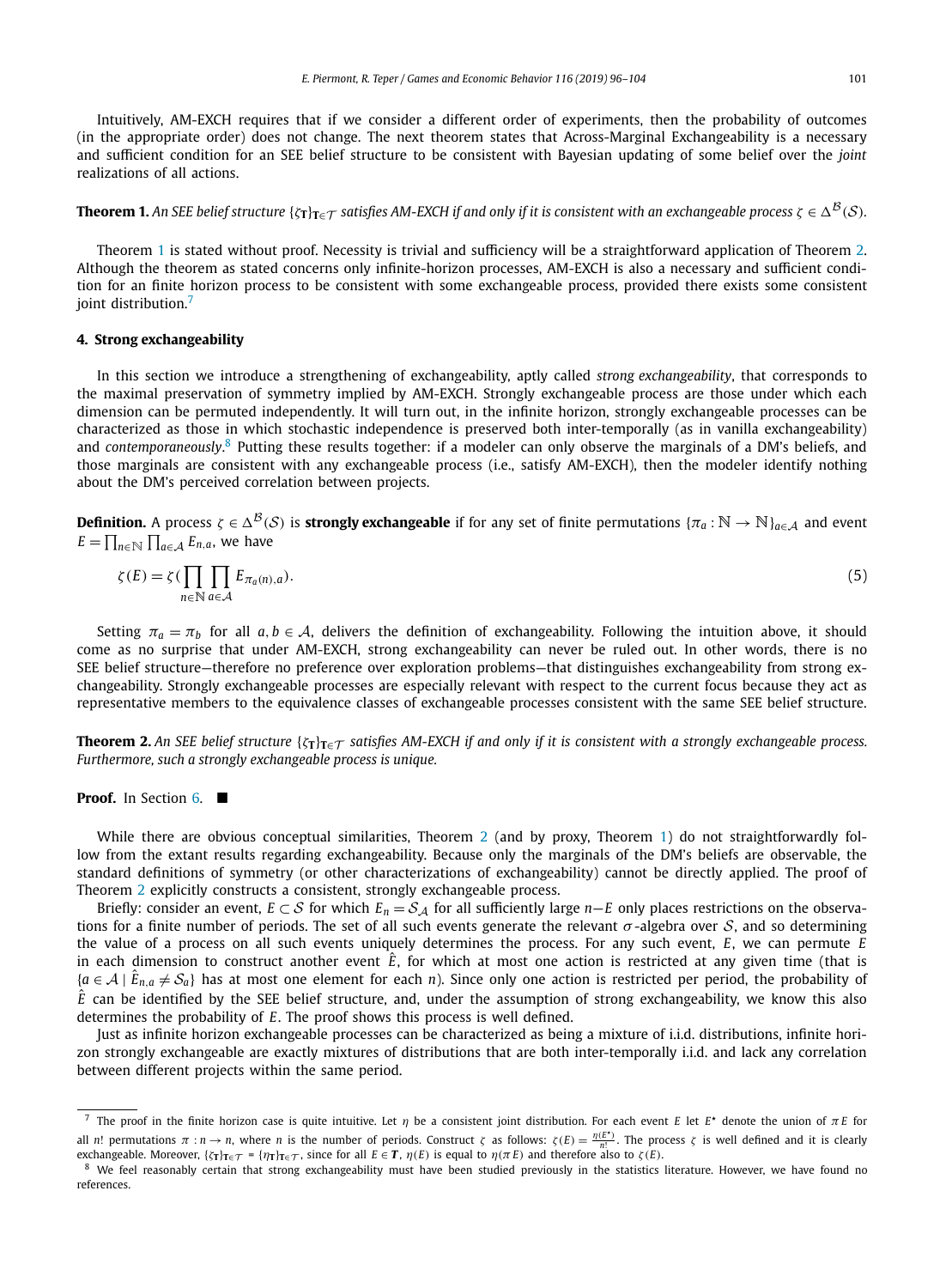<span id="page-6-0"></span>**Theorem 3.** The process  $\zeta \in \Delta^B(S)$  is strongly exchangeable if and only if there exists a probability measure  $\theta$  over  $\Delta^{IN}$  $\prod_{a \in A}$  ∆(*S<sub>a</sub>*), *such that* 

$$
\zeta(E) = \int\limits_{\Delta^{IN}} \hat{D}(E) d\theta(D),
$$

*where for any*  $D \in \Delta^{IN}$ ,  $\hat{D}$  *is the corresponding product measure over S*.

#### **Proof.** In Section 6.  $\blacksquare$

Under a strongly exchangeable process, the DM believes the outcomes of actions that occur at the same time are independently resolved. Of course, this does not impose that there is no informational cross contamination between actions. Information regarding the distribution of action *a* is informative about the underlying parameter governing the exchangeable process, and therefore, also about the distribution of action *b*.

#### **5. A comment on Bayesianism in environments of experimentation**

The results in Section [4](#page-5-0) have two related implications to Bayesianism in general models of experimentation. First, it is well known that the beliefs of two Bayesians observing the same sequence of signals will converge in the limit. Our results imply that in a setup of experimentation, different Bayesians obtaining the same information, might still hold different views of the world in the limit. Their beliefs over the uncertainty underlying each action will be identical, but they can hold different beliefs over the joint distribution.

The second point has to do with the possible equivalence with non-Bayesian DMs. Theorem [2](#page-5-0) states that AM-EXCH is necessary and sufficient for an SEE belief system to be consistent with some exchangeable process—but it might also be consistent with a non-exchangeable process. Consider the following example of a stochastic process. In every period two coins are flipped. In odd periods the coins are perfectly correlated (with equal probability on *H H* and *T T* ), and in even periods the coins are identical and independent (and both have equal probability on *H* and *T* ). The associated observable processes satisfy AM-EXCH, but the process itself is clearly not exchangeable. Nevertheless, Theorem [2](#page-5-0) guarantees that there is a (unique) strongly exchangeable process that is consistent with the SEE belief structure.

### **6. Proofs**

**Proof of Theorem [2.](#page-5-0)** Fix an SEE belief structure  $\{\zeta_T\}_{T \in \mathcal{T}}$ . We first construct a pre-measure  $\hat{\zeta}$  on the semi-algebra of cylinder sets. Fix any well-ordering over A. Set  $\hat{\zeta}(\mathcal{O}) = 0$  and  $\hat{\zeta}(\mathcal{S}) = 1$ . Let  $E \neq \mathcal{S}$  be an arbitrary cylinder, i.e.,  $E = \prod_{n \in \mathbb{N}} \prod_{a \in \mathcal{A}} E_{n,a}$ such that for only finitely many  $(n, a)$ , is  $E_{n,a} \neq S_a$ . Clearly, there are a finite number of  $a \in A$  such that  $E_{k,a} \neq S_a$  for any *k*. By the ordering on A denote these  $a_1...a_n$ . For each  $a_i$  let  $m_i$  denote the number of components such that  $E_{k,a_i} \neq S_{s_i}$ and for  $j = 1 \ldots m_i$ , let  $k_{i,j}$  denote the  $j^{th}$  such component. Finally, for each  $a_i$ , let  $\pi_{a_i}$  denote any permutation such that  $\pi_{a_i}(k_{i,j}) = j + \sum_{i' < i} m_{i'}$ . Consider  $\hat{E} = \prod_{n \in \mathbb{N}} \prod_{a \in \mathcal{A}} E_{\pi_a(n),a}$ , where  $\pi_a = \pi_{a_i}$  if  $a \in a_1 \dots a_n$  and the identity otherwise. That is, for  $n\in 1\ldots m_1$ ,  $\hat{E}_{n,a}=S_a$  for all  $a$  except  $a_1$ , for  $n\in m_1+1\ldots m_1+m_2$ ,  $\hat{E}_{n,a}=S_a$  for all  $a$  except  $a_2$ , etc. Let  $\mathbf{T}(E)$  denote any sequence such that  $T_n=S_{a_i}$  for  $\sum_{i'. Again that is, for  $n\in1\ldots m_1$ ,  $T_n=S_{a_1}$ , for  $n\in m_1+1\ldots m_1+m_2$ .$  $T_2 = S_{a_2}$ , etc.

For the remainder of this proof, for any cylinder  $E$ ,  $\hat{E}$  denotes the corresponding cylinder generated by the above process, in which at most a single action is restricted in each period. Let **T***(E)* denote any observable process which observes the sequence of restricted actions. Finally, for any cylinder, *E*, which is restricted in most one action each period, and any **T** which observes each restricted set, identify *E* the relevant event in **T**. So, set  $\hat{\zeta}(E) = \zeta_{\text{T}(E)}(\hat{E})$ . This is well defined by the restriction of SEE belief structures.

To apply the Carathéodory extension theorem for semi-algebras, we need to show that for any sequence of disjoint cylinders  $\{E^k\}_{k\in\mathbb{N}}$  such that  $E=\bigcup_{k\in\mathbb{N}}E^k$  is a cylinder,  $\hat{\zeta}(E)=\sum_{k\in\mathbb{N}}\hat{\zeta}(E^k)$ . Towards this, assume that  $E, E'$  are disjoint cylinders such that  $E \cup E'$  is a cylinder. Then it must be that there exists a unique  $(n, a)$  such that  $E_{n,a} \cap E'_{n,a} = \emptyset$  and for all other  $(m, b)$ ,  $E_{m,b} = E'_{m,b}$ . Indeed, if this was not the case, then there exists some  $(m, b)$  and some x such that (WLOG)  $x \in E_{m,b} \setminus E'_{m,b}$ . But then, for all  $s \in E \cup E'$ ,  $s_{m,b} = x \implies s_{n,a} \in E_{n,a} \neq (E \cup E')_{n,a}$  a contradiction to  $E \cup E'$  being a cylinder. But this implies  $\hat{E}$  and  $\hat{E}'$  induce the same sequence of restricted coordinates, differing on the restriction of single coordinate, and therefore,  $T(E) = T(E')$ . This implies that  $\hat{E} \cup \hat{E}' \subseteq T(E)$ . Since  $\zeta_{T(E)}$  is finitely additive, so therefore  $\hat{\zeta}(E \cup E') = \zeta_{\mathbf{T}(E)}(\hat{E} \cup \hat{E}') = \zeta_{\mathbf{T}(E)}(\hat{E}) + \zeta_{\mathbf{T}(E)}(\hat{E}') = \hat{\zeta}(E) + \hat{\zeta}(E').$ 

Since  $\hat{\zeta}$  is finitely additive over cylinder sets, countable additivity follows if we show that for all decreasing sequences of cylinders  $\{E^k\}_{k\in\mathbb{N}}$ , such that  $\inf_k \hat{\zeta}(E^k) = \epsilon > 0$ , we have  $\bigcap_{k\in\mathbb{N}} E^k \neq \emptyset$ . But this follows immediately from the finiteness of  $S_a.$  Since  $E^{k+1}\subseteq E^k$ , it must be that  $E^k_{n,a}\subseteq E^k_{n,a}.$  But each  $E^k_{n,a}$  is finite, hence compact, and nonempty, because  $\zeta(E^k)\geq\epsilon.$ Therefore  $\bigcap_{k\in\mathbb{N}}E_{n,a}^k\neq\emptyset$ . The result follows by noting that the intersection of cylinder sets is the cylinder generated by the intersection of the respective generating sets. Let *<sup>ζ</sup>* denote the unique extension of *<sup>ζ</sup>*<sup>ˆ</sup> to the *<sup>σ</sup>* -algebra on <sup>S</sup>.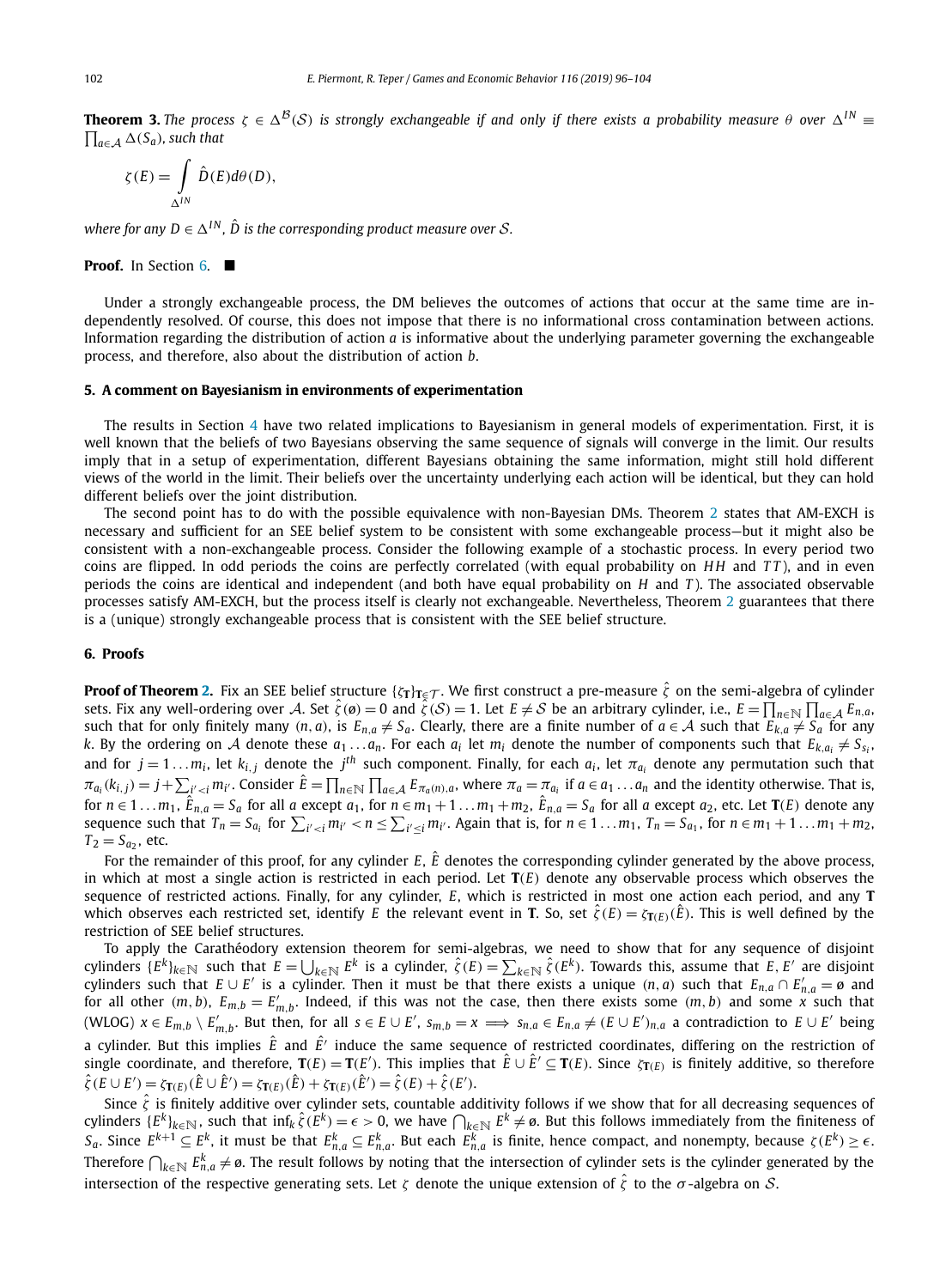<span id="page-7-0"></span>That *<sup>ζ</sup>* is consistent with {*ζ***T**}**T**∈<sup>T</sup> is immediate. We need to show that *<sup>ζ</sup>* is strongly exchangeable. Let *<sup>E</sup>* be <sup>a</sup> cylinder. Let  $\bar{\pi}_a$  denote a finite permutation for each  $a \in \mathcal{A}$ . Let  $F = \prod_{n \in \mathbb{N}} \prod_{a \in \mathcal{A}} E_{\bar{\pi}_a(n),a}$ . Let  $\pi_{a_i}$  denote the permutation given by the construction of  $\hat{F}$ . Then  $\hat{F} = \prod_{n \in \mathbb{N}} \prod_{\alpha \in \mathcal{A}} E_{\pi_\alpha(\bar{\pi}_\alpha(n)),\alpha}$ . This implies there exists some permutation  $\pi^*$  such that  $\hat{F} = \prod_{n \in \mathbb{N}} \prod_{a \in \mathcal{A}} E_{\pi^*(n),a}$ . By AM-EXCH,  $\zeta_{\mathbf{T}(\hat{E})}(\hat{E}) = \zeta_{\pi^*\mathbf{T}(\hat{E})}(\pi^*\hat{E}) = \zeta_{\mathbf{T}(\hat{F})}(\hat{F})$ . Therefore,  $\zeta(E) = \zeta(F)$  and so,  $\zeta$  is strongly exchangeable.

Finally, the similar logic show that *ζ* is unique. Towards a contradiction, assume there was some distinct, strongly exchangeable *ζ'*, also consistent with  $\{\zeta_T\}_{T \in \mathcal{T}}$ . Then, since the cylinder sets form a *π*-system, there must be some cylinder such that  $\zeta(E) \neq \zeta'(E)$ . But, by strong exchangeability,  $\zeta(\hat{E}) = \zeta(E)$  and  $\zeta'(\hat{E}) = \zeta'(E)$ , so  $\zeta(\hat{E}) \neq \zeta'(\hat{E})$  -a contradiction to their joint consistency with  $\{\zeta_{\mathbf{T}}\}_{\mathbf{T}\in\mathcal{T}}$ .  $\blacksquare$ 

**Proof of Theorem [3.](#page-6-0)** First we show that if a process *ζ* over *S* is both i.i.d. (with marginal  $D \in \Delta(S_A)$ ) and strongly exchangeable, then it must be that the marginals of *D* (on { $S_a$ }<sub>*a*∈A</sub>) are independent, that is  $D \in \Delta^{IN}$ . Indeed, consider two non-empty, disjoint collection of actions,  $\hat{A}$ ,  $\hat{A}' \subset A$ . Let  $E$ ,  $F \in S_{\hat{A}}$ ,  $E'$ ,  $F' \subseteq S_{\hat{A}}$ , be measurable events. Identify  $E^n$  with the cylinder in S:  $E^n = \{s \in S | s_n \in E\}$ . Since  $\zeta$  is strongly exchangeable we have that

$$
\zeta\left(E^{n}\cap E^{\prime n}\cap F^{n+1}\cap F^{\prime n+1}\right)=\zeta\left(E^{n}\cap F^{\prime n}\cap F^{n+1}\cap E^{\prime n+1}\right).
$$
\n(2SYM)

We will refer to the latter weaker property as *two symmetry.* Now, since *ζ* is i.i.d. generated by *D*, we have that (abusing notation by identifying *E* with the cylinder it generates in  $S_A$ )

$$
D(E \cap E') \cdot D(F \cap F') = D(E \cap F') \cdot D(F \cap E').
$$

Substituting via the rule of conditional probability:

$$
D(E|E') \cdot D(E') \cdot D(F|F') \cdot D(F') = D(E|F') \cdot D(F') \cdot D(F|E') \cdot D(E').
$$

This implies that

$$
\frac{D(E|E')}{D(E|F')} = \frac{D(F|E')}{D(F|F')}.
$$

Since this is true for all events, we have that  $D(E|E') = D(E|F')$  for every  $E \subseteq S_{\hat{\mathcal{A}}}$  and  $E', F' \subseteq S_{\hat{\mathcal{A}}'}$ , implying  $\hat{\mathcal{A}}$  and  $\hat{\mathcal{A}}'$  are independent.

We now move to show that strong exchangeability is sufficient for the representation specified in the statement of the result. Since strong exchangeability implies exchangeability, we can apply a version de Finetti's theorem (Schervish [\(2012\)](#page-8-0) Theorem 1.49) and represent the process *ζ* by

$$
\zeta(\cdot) = \int\limits_{\Delta(S_{\mathcal{A}})} \hat{D}(\cdot) d\psi(D).
$$

We need to show that  $\psi$ 's support lies in  $\Delta^{IN}$ .

For  $s \in S$  and  $t \in \mathbb{N}$  let  $s_t$  be the projection of *s* into the first *t* periods. Now, let  $\zeta(\cdot|s_t)$ :  $S_A \to [0,1]$  be the *one* period *ahead predictive probability*, given that the history of realizations in the first *t* periods is  $s_t$ . Since  $\zeta$  is exchangeable,  $\zeta(\cdot|s_t)$ converges (as  $t \to \infty$ ) with *ζ* probability 1. Moreover, the set of all limits is the support of  $\psi$ . Denote the limit for a particular *s* by *D<sub>s</sub>*. Of course, the exchangeability of *ζ* also guarantees that  $\zeta(\cdot, \cdot|s_t)$ :  $S_A \times S_A \rightarrow [0, 1]$ , that is the *two period ahead predictive probability*, converges to  $D_s \times D_s$ . Furthermore,  $\zeta$  is strongly exchangeable; the limit itself satisfies (2Sym), and the arguments above imply that  $D_s \in \Delta^{IN}$  with  $\zeta$  probability 1.  $\blacksquare$ 

#### **Appendix. Supplementary material**

Supplementary material related to this article can be found online at [https://doi.org/10.1016/j.geb.2019.04.005.](https://doi.org/10.1016/j.geb.2019.04.005)

#### **References**

[Bergemann,](http://refhub.elsevier.com/S0899-8256(19)30055-7/bib42657267656D616E6E32303038s1) Dirk, Välimäki, Juuso, 2008. Bandit problems. In: Durlauf, Steven N., Blume, Lawrence E. (Eds.), The New Palgrave Dictionary of Economics, second [edition.](http://refhub.elsevier.com/S0899-8256(19)30055-7/bib42657267656D616E6E32303038s1)

Berk, Jonathan B., Green, Richard C., 2004. Mutual fund flows and [performance](http://refhub.elsevier.com/S0899-8256(19)30055-7/bib6265726B323030346D757475616Cs1) in rational markets. J. Polit. Econ. 112 (6), 1269–1295.

Berry, Donald A., Fristedt, Bert, 1985. Bandit Problems: Sequential Allocation of [Experiments.](http://refhub.elsevier.com/S0899-8256(19)30055-7/bib62657272793139383562616E646974s1) Monographs on Statistics and Applied Probability. Springer.

de Finetti, Bruno, 1931. Sul significato soggettivo della [probabilita.](http://refhub.elsevier.com/S0899-8256(19)30055-7/bib64653139333165786368s1) Fundam. Math. 17 (1), 298–329.

de Finetti, Bruno, 1937. La prévision: ses lois logiques, ses sources [subjectives.](http://refhub.elsevier.com/S0899-8256(19)30055-7/bib646531393337707265766973696F6Es1) Ann. Inst. Henri Poincaré 7, 1–68.

de Finetti, Bruno, 1972. [Probability,](http://refhub.elsevier.com/S0899-8256(19)30055-7/bib646546696E65747469313937322D444546504941s1) Induction, and Statistics. John Wiley, New York.

Diaconis, Persi, 1977. Finite forms of de finetti's theorem on [exchangeability.](http://refhub.elsevier.com/S0899-8256(19)30055-7/bib646961636F6E69733139373766696E697465s1) Synthese 36 (2), 271–281.

Hewitt, Edwin, Savage, Leonard J., 1955. [Symmetric](http://refhub.elsevier.com/S0899-8256(19)30055-7/bib48657769747431393535s1) measures on Cartesian products. Trans. Am. Math. Soc. 80 (2), 470.